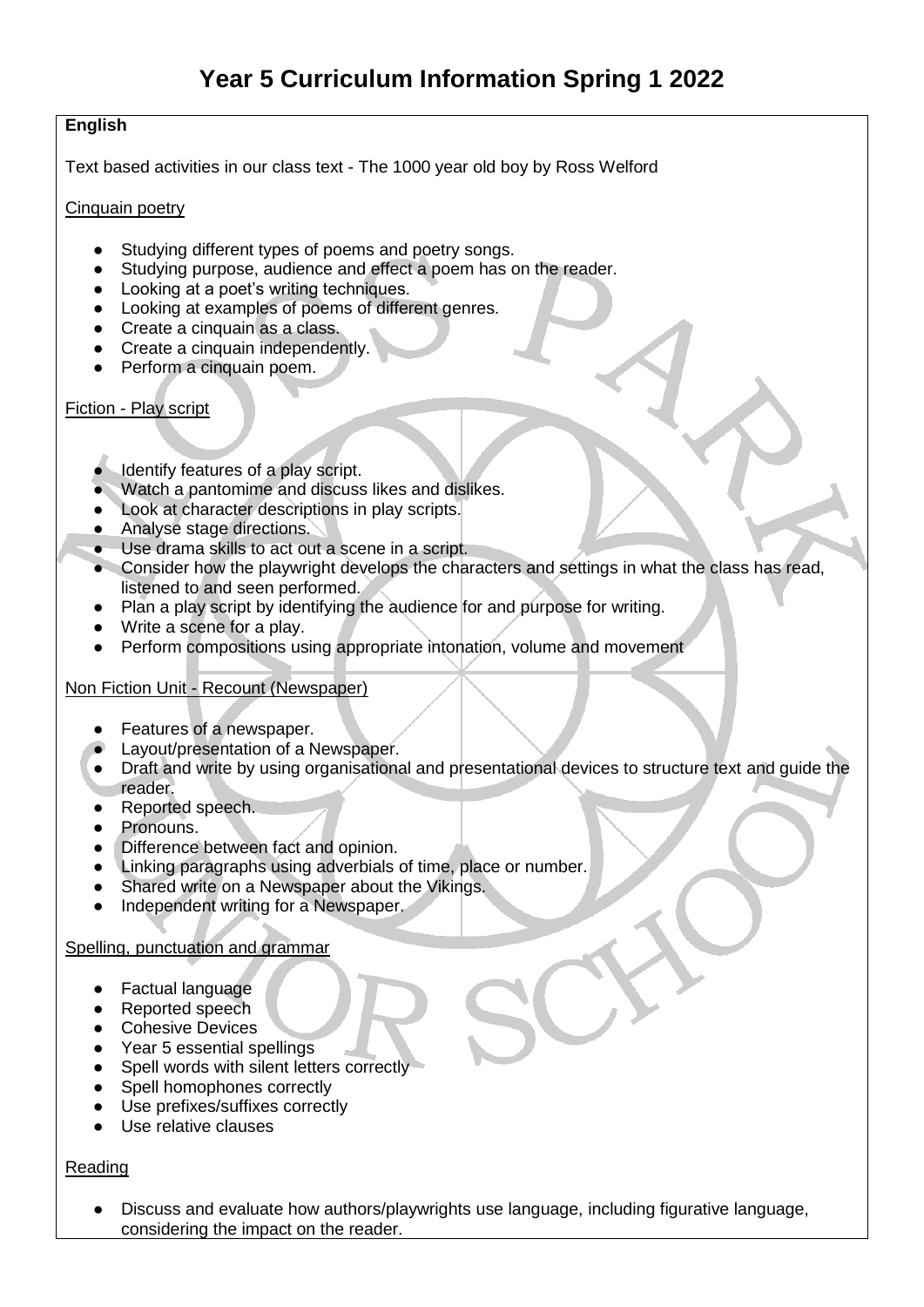- To answer comprehension questions involving inference and summarising skills.
- Understand what he/she reads by drawing inferences such as inferring characters' feelings, thoughts and motives for their actions and justifying these inferences with evidence.
- Enjoy reading and discussing a wide range of fiction including poetry, plays, pantomimes and non-fiction texts.

### Writing

- Draft and write by selecting appropriate grammar and vocabulary.
- Write increasingly legibly, fluently and with increasing speech to improve choices of which shape of a letter to use.
- Use different verb forms mostly accurately with the consideration for audience and purpose.
- Evaluate and edit by proposing changes to vocabulary, grammar and punctuation to enhance effect and clarify meaning.

### **Maths**

## Multiplication and Division

- Multiply 4-digits by 1-digit
- Multiply 2-digits (area model)
- Multiply 3-digits by 2-digits
- Multiply 4-digits by 2-digits
- Divide 3-digits by 1-digit
- Divide 4-digits by 1-digit
- **Divide with remainders**
- Reasoning questions focusing on multiplication and division

## **Fractions**

- **Equivalent fractions**
- Improper fractions to mixed numbers
- Mixed numbers to improper fractions
- Number sequences
- Compare and order fractions less than 1
- Compare and order fractions greater than 1
- Reasoning questions focusing on fractions

### **Science - Forces**

- In this topic children learn about forces and machines
- Force of gravity
- Friction forces
- Air and water resistance
- Investigating how simple machines work
- Explain what makes objects fall to the Earth.
- Plan a fair test to find out how well different objects fall.
- Decide on new questions to test as a result of their observations.
- Plan a fair test to investigate different types of friction and water resistance.
- Make some detailed observations and present them clearly.

## **History - Would the Vikings do anything for money?**

- Why did so many Vikings leave home?
- Why did so many Vikings settle in Britain?
- Did King Alfred bring peace to England?
- How do we know about the Vikings?
- To explore whether available evidence always offers a balanced view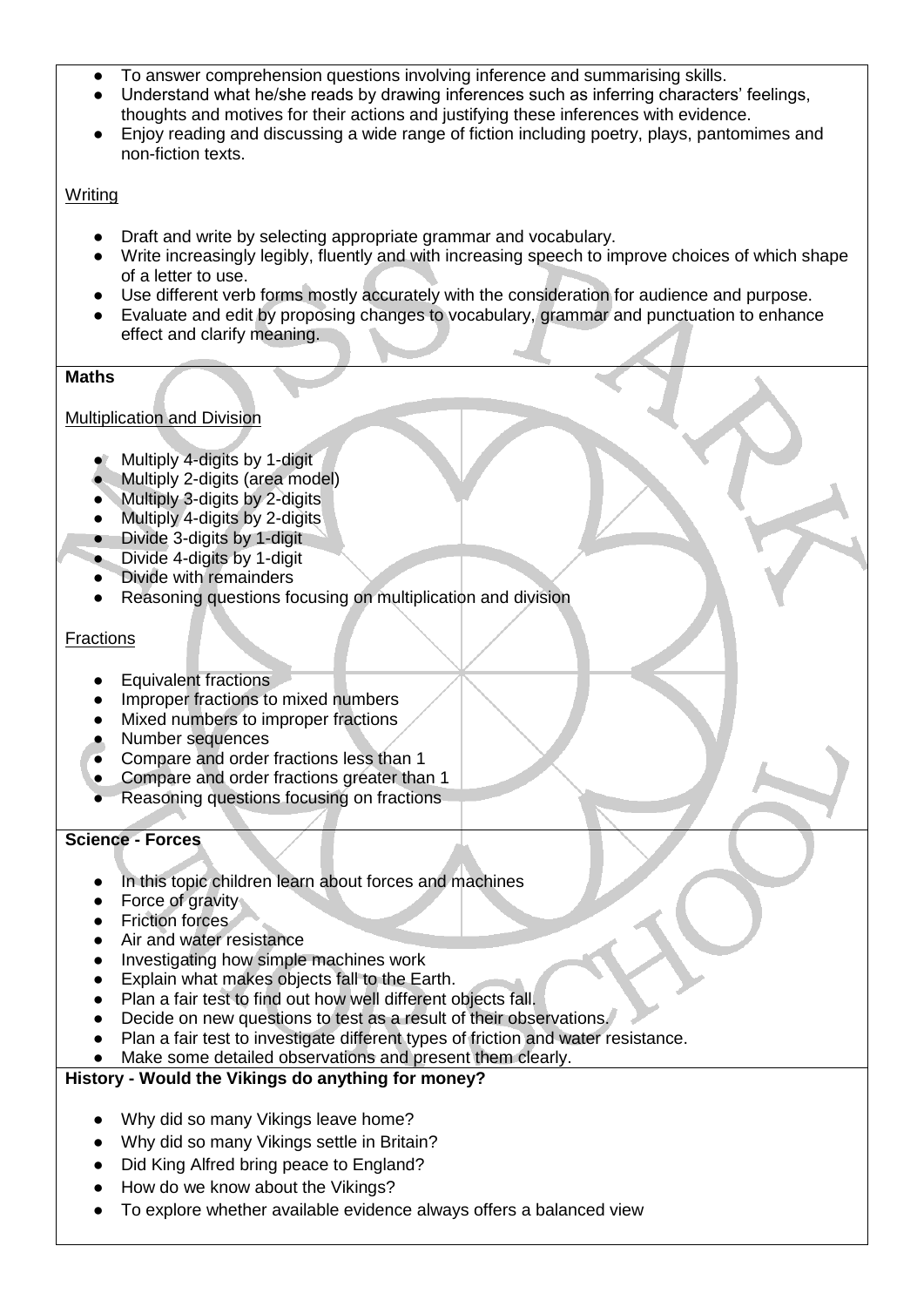# **RE – Expressing**

- Pupils will learn in depth from different religions and spiritual ways of life about worship, drawing out more detail, history and diversity through focussing on places of worship
- What is a place of worship? What is it for?
- What is a Christian place of worship? What is it for?
- What is a Hindu place of worship? What is it for?
- What is a Jewish place of worship? What is it for?
- Are people more important than the place?
- What is a place of worship? What is it for?

## **PSHE – First Aid and A&E**

- Recognise why first aid is important
- Explore ways of helping others in need of assistance
- Discuss how to keep calm in an emergency situation and if calling 999

# **Computing – STEAM Challenges**

- Girls against boys in a series of creative STEAM challenges
- Children will learn to tackle coding, maths, art DT and various different problem solving
- Children will plan and build/present their ideas in various different ways

# **Art – Frida Kahlo**

- To learn about Frida Kahlo and analyse some of her work.
- To study the self portraits of Frida Kahlo.
- To explore how Kahlo drew on her cultural background for her artwork.
- To understand what surrealism is in artwork.
- To explore how Kahlo painted moments in her life and
- expressed emotion through her work.

# **PE**

## Basketball

- Using both hands to manipulate the ball and move in different directions Keeping the ball away from an opponent individually
- Attacking the hoop individually against an opponent
- Possession against large groups
- **Full matchplay**

## **Gymnastics**

- Hold shapes that are strong, fluent and expressive.
- Working with others to produce a variety of complex counterbalances and shapes
- Developing a more advanced level of strength, stability and flexibility through various bodyweight activities
- Include in a sequence set pieces, choosing the most appropriate linking elements.
- Demonstrate good kinesthetic awareness (placement and alignment of body parts is usually good in well-rehearsed actions)

#### **Music**

- Charanga "Make You Feel My Love" the learning is focused around performing Bob Dylan's song (as covered by Adele), leading to a performance at the end of the half term.
- Pupils will be introduced to the original as well as Adele's cover version, and to a range of other ballad songs, identifying common features of the music.